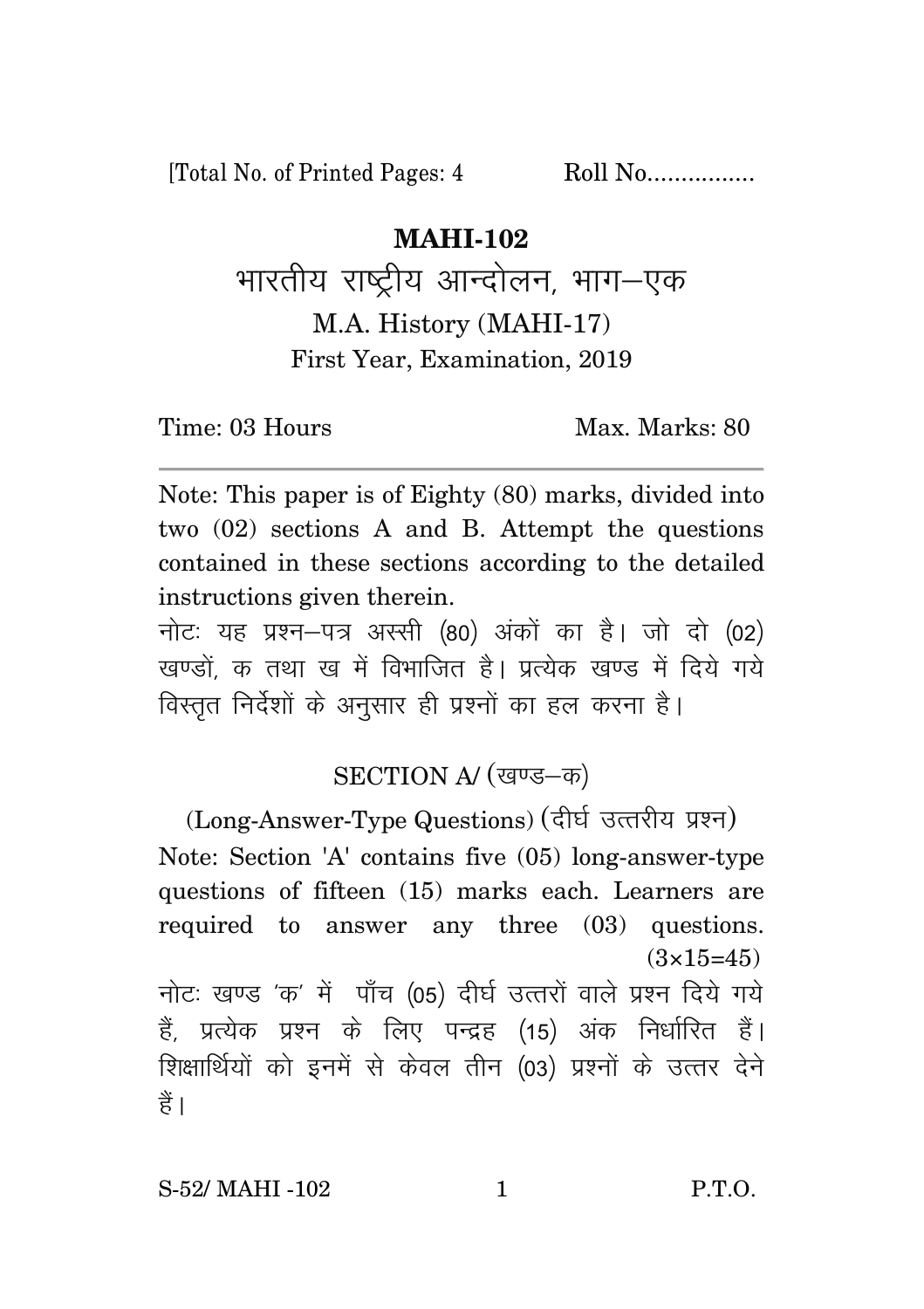- 1. Evaluate Raja Rammohan Roy as the maker of Modern India. आधुनिक भारत के निर्माता के रूप में राजा राममोहन राय का आकलन कीजिए।
- 2. Critically examine the 'Divide and Rule' policy of the British in India. भारत में अंग्रेजों की 'फुट डालो, और शासन करो' की

नीति का आलोचनात्मक परीक्षण कीजिए।

3. Evaluate the role of the Press in the Indian political awakening. भारतीय राजनीतिक जागृति में प्रेस की भूमिका का

आकलन कीजिए।

- 4. Write an essay on the Civil Disobedience Movement सविनय अवज्ञा आन्दोलन पर एक निबन्ध लिखिए।
- 5. Examine the short comings of the Cripps' Mission. क्रिप्स मिशन के प्रस्तावों की कमियों का परीक्षण कीजिए।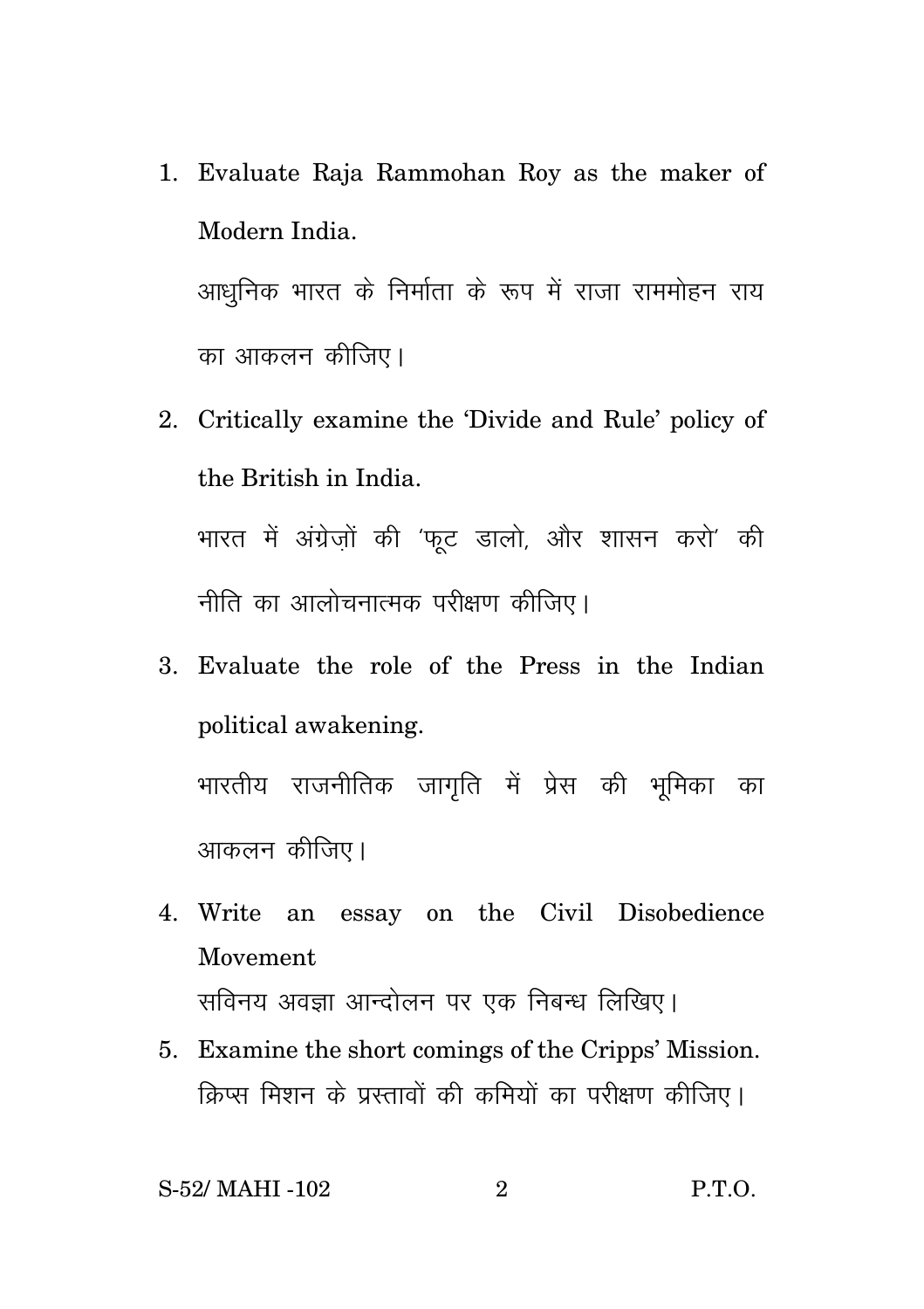## Section B / (खण्ड-ख)

## (Short Answer Type Questions)

(लघ उत्तरों वाले प्रश्न)

Note: Section 'B' contains eight (08) short-answer type questions of seven (07) marks each. Learners are required to answer any five (05) question only.  $(5 \times 7 = 35)$ 

नोटः खण्ड 'ख' में आठ (08) लघु उत्तरों वाले प्रश्न दिए गये हैं. प्रत्येक प्रश्न के लिए सात (07) अंक निर्धारित हैं। शिक्षार्थियों को इनमें से केवल पाँच (05) प्रश्नों के उत्तर देने हैं।

Briefly discuss the following:

निम्नलिखित पर संक्षेप में चर्चा कीजिए :

- 1. Tantiya Tope.  $\pi$ ांतिया $\vec{c}$ ोपे।
- 2. Bankim Chandra Chatterjee. बंकिम चन्द चटर्जी।
- 3. Dada Bhai Nauroji. दादाभाई नौरोजी।
- 4. Tilak's papers- 'Kesari' and ' The Maratha'. तिलक $-$ पत्र $-$  'केसरी' तथा 'दि मराता' ।

S-52/ MAHI -102 3 P.T.O.